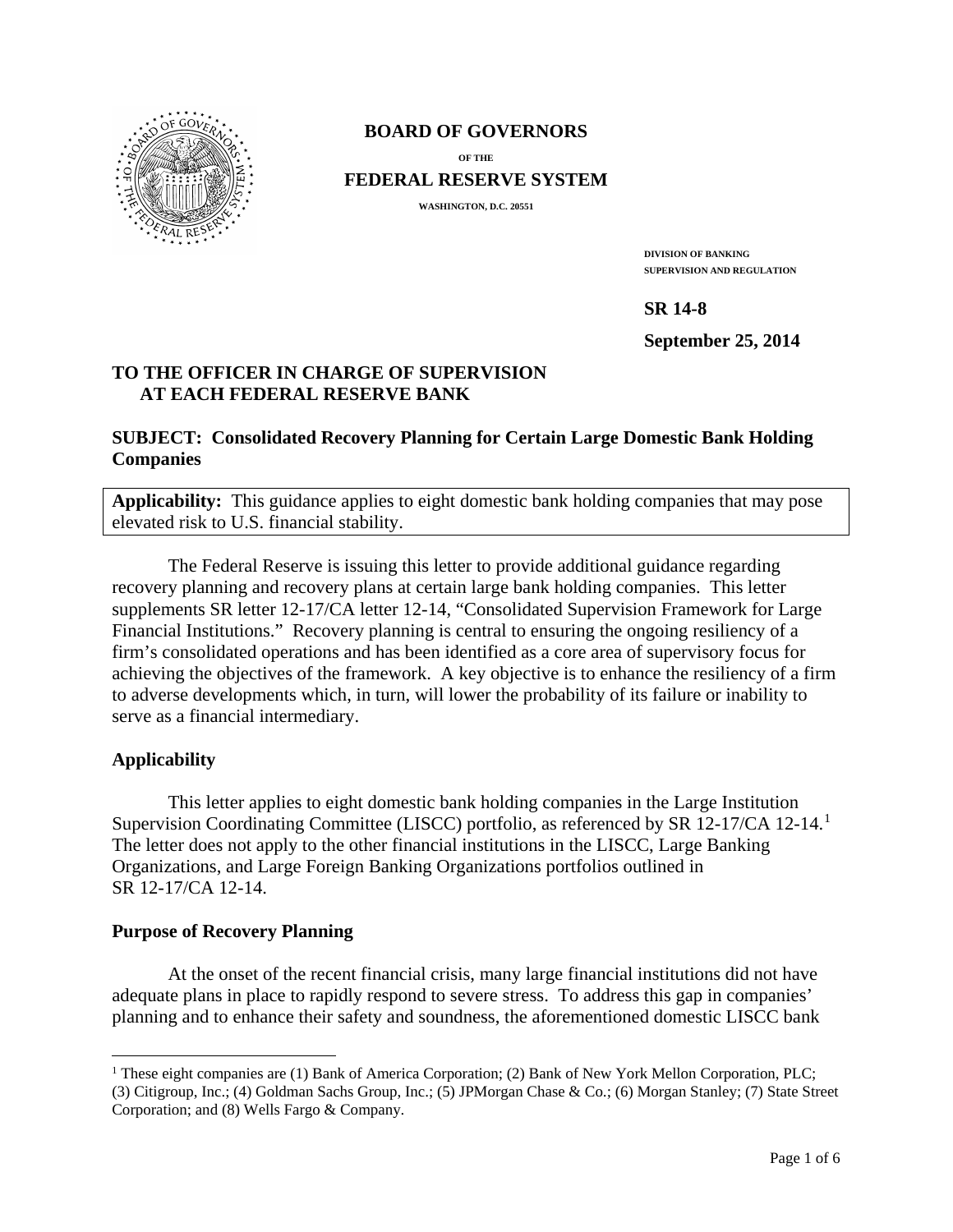holding companies should proactively plan and prepare for such events. The primary goal of such recovery planning is to develop a menu of options that would enable a firm to respond to a wide range of internal and external stresses<sup>[2](#page-1-0)</sup> and maintain the confidence of market participants without extraordinary governmental support.

A firm is in recovery when it is experiencing or is likely to encounter considerable financial distress but could reasonably return to a position of financial strength if appropriate actions are taken in a timely manner. A firm in recovery has not yet deteriorated to the point where resolution proceedings or bankruptcy are imminent. During this recovery phase, the firm should be working closely with relevant supervisors.

#### **Supervisory Expectations for Recovery Planning**

All firms subject to this letter should engage in recovery planning. A firm's recovery planning process should identify a range of options outlining actions that the firm could take to remedy financial weakness and maintain market confidence without extraordinary governmental support. The options should focus on the recovery of the consolidated organization and should be consistent with any obligation to serve as a source of strength to subsidiary insured depository institutions.[3](#page-1-1)

A firm's recovery planning process should identify options that, individually or in the aggregate, provide the firm with a reasonable chance of being able to remedy financial weakness and restore market confidence in the company without extraordinary official sector support. The range of options should, at a minimum, include the possible sale, transfer, or disposal of significant assets, portfolios, legal entities, or business lines.

A firm's recovery options should also be actionable, and impediments to their execution and projected mitigation strategies should be identified in advance. Relevant impediments could include, for example, legal and regulatory preconditions, interconnectivity among the firm's operations, tax consequences, market conditions, and other considerations. To be actionable, recovery options should be executable within a reasonable period of time.

A firm's recovery planning process should identify a comprehensive range of recovery options in order to prepare the firm to respond to a broad range of internal or external stresses of different levels of severity. Further, a firm's recovery planning process should consider the extreme end of the severity spectrum, where the firm is nearest to entering resolution proceedings, and develop options for recovery from such circumstances. Because the cause of future economic stress is unpredictable, a firm's recovery planning process should identify a range of options that allow it to execute strategies in a variety of market and economic conditions, including in an environment where the firm is unable to access capital markets or accrete capital through retained earnings.

 $\overline{a}$ 

<span id="page-1-1"></span><span id="page-1-0"></span><sup>2</sup> Internal stresses are those emerging from within the firm and can include, for example, significant financial losses, fraud, portfolio shocks, accounting and tax issues, or any other firm-specific problems not emerging from outside the firm. External stresses are those emerging from outside the firm and can include both firm-specific stresses such as litigation or counterparty actions and market wide stresses including, for example, severe changes in debt or equity valuations, currency rates, interest rates, or general economic conditions.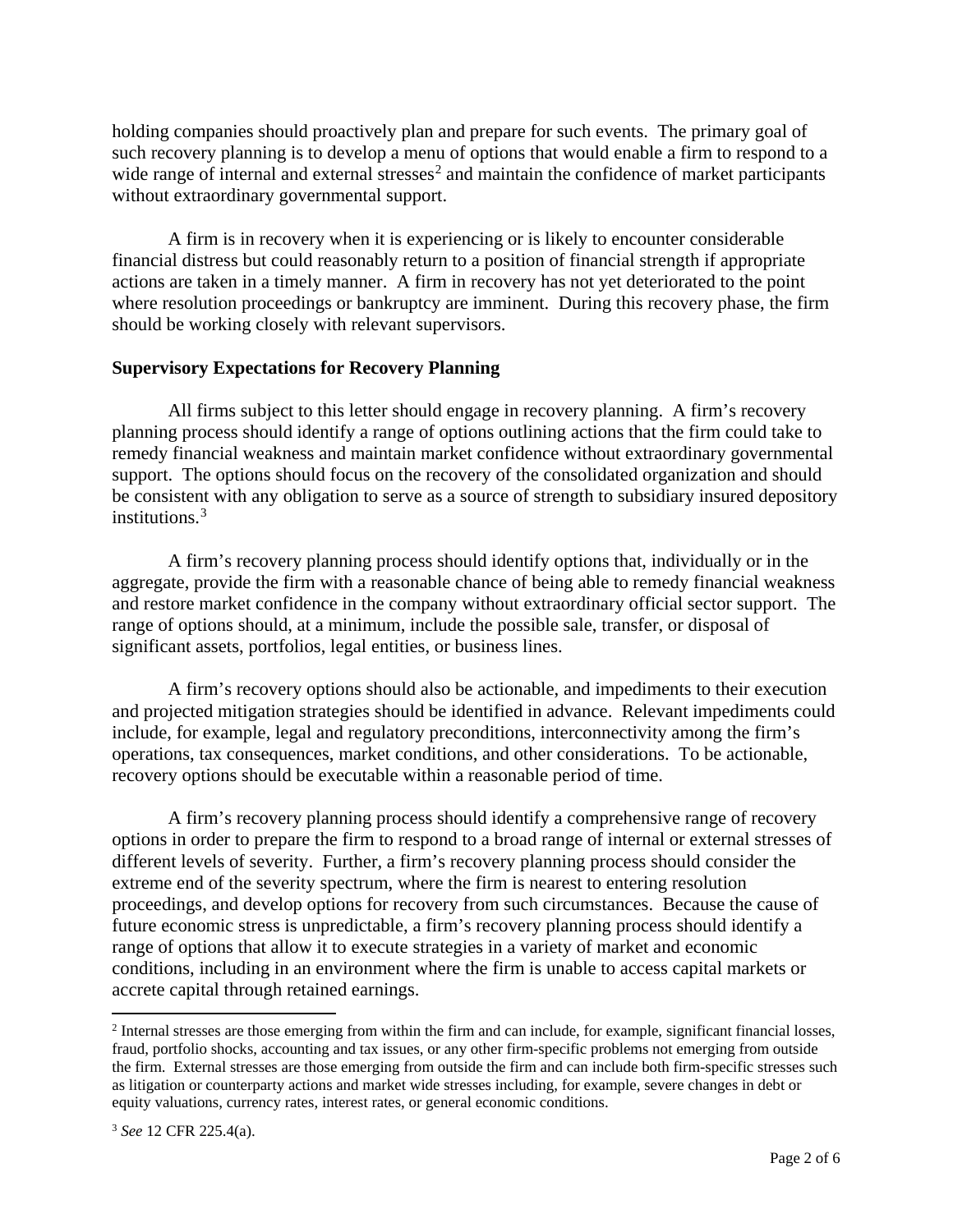Firms subject to this letter should test the effectiveness of their recovery options under a range of internal and external stresses. In developing their options, these firms should also consider potential consequences for U.S. financial stability of executing each option, taking into consideration impacts on counterparties, creditors, clients, depositors, and markets for specific assets.

To be effective, recovery planning should be integrated into a firm's corporate governance and operating processes. Such integration is essential for timely recognition of financial distress, identification of recovery triggers, and identification of actionable and comprehensive recovery options. Recovery planning should be part of business-as-usual activities, including firm-wide risk-management processes. A firm's menu of recovery options should be kept current in order to position the firm to respond to challenges as they arise. Recovery planning should be complementary to, and linked with, existing contingency, strategic, and resolution planning efforts to ensure that the firm is prepared to recognize and respond to both financial and operational weakness. Recovery planning should also take into account potential options from existing financial contingency plans, such as the firm's contingency funding plan and capital policy and any other relevant contingency plan.

Senior management should be responsible for this integration and for ongoing administration of the recovery planning process. Successful integration of recovery planning into the existing firm processes should result in the following:

- Timely recognition of financial weakness by the firm's management and analysis of the underlying cause of the weakness.
- Timely discussion by management about the ability of the firm to respond to financial weakness and to address the long-term viability of the firm.
- Timely notification of identified weakness to the Federal Reserve and other relevant supervisors.
- Timely escalation by management of identified weaknesses and planned responses to the firm's board of directors.
- Timely implementation of options or other remediating actions in a stress situation.

At a minimum, the firm's internal governance should lead to a response from the firm prior to the imposition of remedial actions by the Federal Reserve or other responsible supervisors.<sup>[4](#page-2-0)</sup> A firm should aim to have the ability to take timely action to address signs of weakness or risk before the onset of significant financial deterioration.

 $\overline{a}$ 

<span id="page-2-0"></span><sup>4</sup> For example, the Federal Reserve and other banking regulators are required to take prompt corrective action to resolve problems at insured depository institutions when capital measures fall below certain minimum levels. *See* 12 U.S.C. 1831o.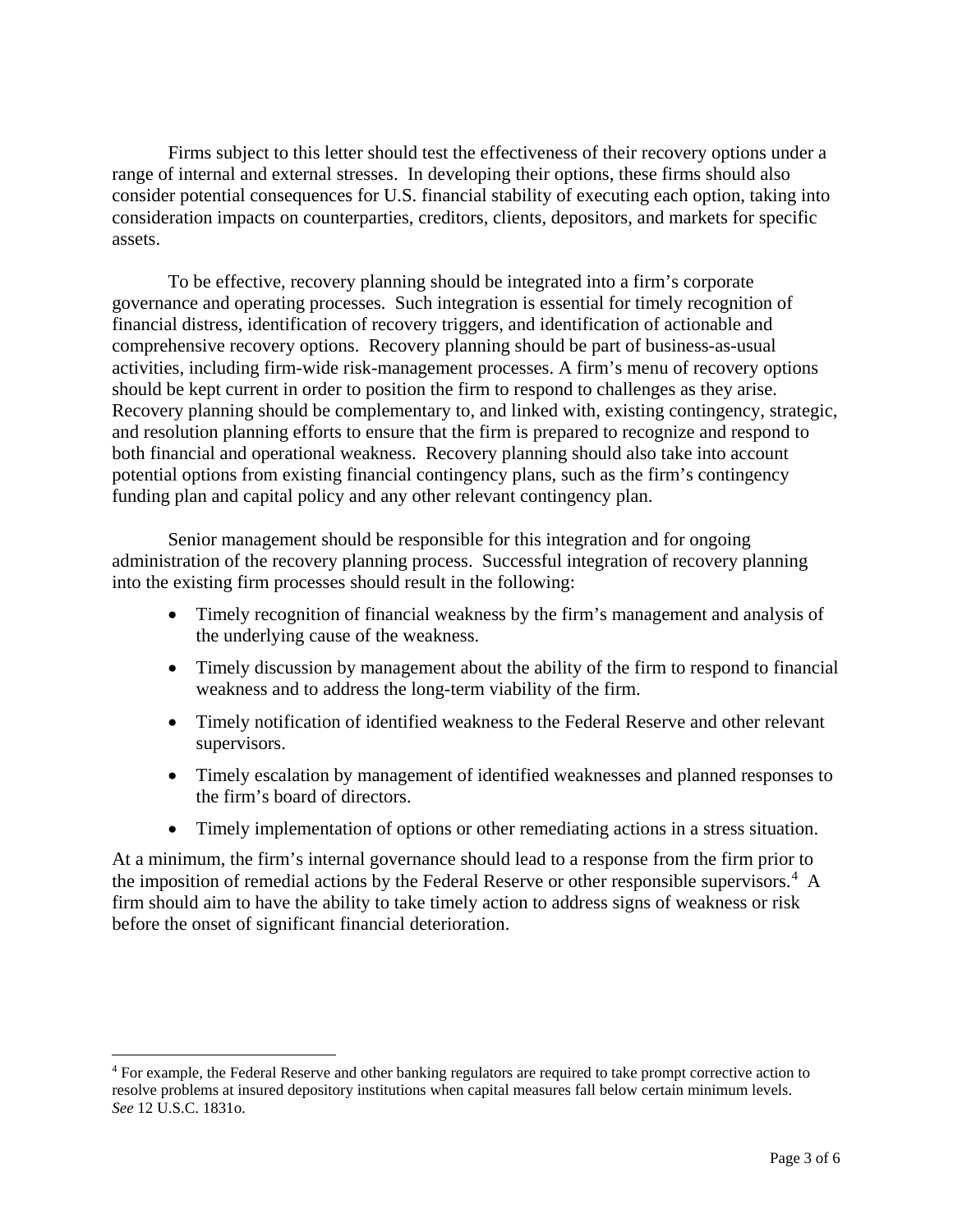For a recovery planning process to be effective, a firm should have a comprehensive understanding of the entire organization and certain baseline capabilities.<sup>[5](#page-3-0)</sup> That understanding should include the operational and financial linkages among a firm's business lines, material entities, and critical operations.<sup>[6](#page-3-1)</sup> Additionally, information systems should be robust enough to produce the required data and information needed to execute recovery planning options.

A firm should document its recovery options, as well as internal governance for developing, testing, updating, and implementing these options in a recovery plan. A firm should review and update its recovery plan at least annually. At a minimum, such a review should analyze whether there have been changes to the firm's structure or to external conditions that would materially impact the execution of recovery options in the plan. The firm's recovery plan should be provided to the Federal Reserve annually.

### **Role of the Board of Directors**

The firm's board of directors is responsible for oversight of the firm. This should include oversight of the firm's recovery planning process. The board, or a designated committee thereof, should focus this oversight on the firm's ability to effectively identify and implement recovery options and oversee management's remediation of weaknesses identified in the firm's processes.

## **Elements of a Recovery Plan**

The level of detail and analysis in a recovery plan should vary based on the firm's risk profile and scope of operations. A recovery plan should address, at a minimum, the following elements:

- *Internal Governance*: the recovery plan should describe the governance framework for recovery planning, including a description of how the plan is developed, approved, and updated. In addition, the plan should describe:
	- o Triggers that indicate when a firm enters recovery along with related escalation procedures for senior management action and notification of board of directors.
	- o The linkage of the firm's recovery planning processes with existing efforts for contingency, strategic, and resolution planning.
- *Recovery Options*: the recovery plan should detail options designed to remedy financial weakness and maintain market confidence in the firm without extraordinary governmental support. The options in the plan should be actionable and comprehensive, and should include:
	- o Options to conserve or restore liquidity and capital.

<span id="page-3-0"></span><sup>&</sup>lt;sup>5</sup> SR letter 14-1, "Heightened Supervisory Expectations for Recovery and Resolution Preparedness for Certain Large Bank Holding Companies - Supplemental Guidance on Consolidated Supervision Framework for Large Financial Institutions."  $\overline{a}$ 

<span id="page-3-1"></span><sup>6</sup> Critical operations are those operations (including associated operations, services, functions, and support) that, if they were to fail or be discontinued, could pose a threat to the financial stability of the United States. Such operations can be identified by the Federal Reserve or self-identified by the firm.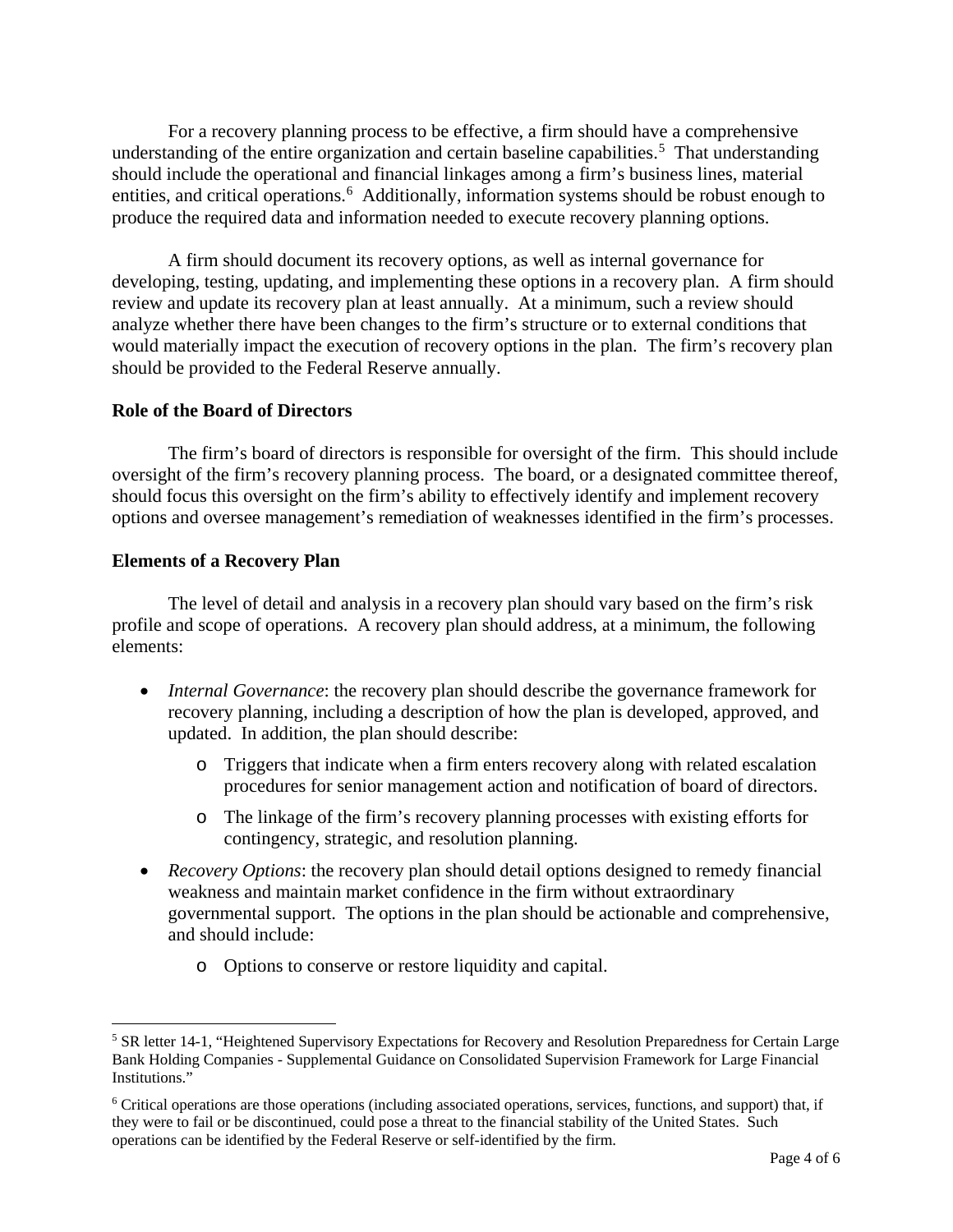- o Opportunities and strategies to de-risk and de-lever the firm.
- o Options contemplating the sale, transfer, or disposal of significant assets, portfolios, legal entities, or business lines.
- o Options that may permanently change the firm's structure or business strategy and that may be contemplated only when the firm is nearest to entering resolution proceedings.
- o Implementation of other contingency plans as appropriate.
- *Execution Plan:* for each recovery option listed, the recovery plan should describe the steps necessary to execute the option. Among other considerations, the description should include:
	- o The identity and position of the senior management officials of the company who are primarily responsible for overseeing the execution of the recovery option.
	- o An estimated time frame for implementation.
	- o A description of any impediments to execution of the option and mitigation strategies to address those impediments.
	- o A description of the assumptions underpinning the option.
	- o A plan describing the methods and forms of communication with internal, external, and regulatory stakeholders.
- *Impact Assessment*: the recovery plan should holistically consider and describe the expected impact of individual recovery options. At a minimum, this should include the following for each recovery option:
	- o A financial impact assessment that describes the impact of executing the option on the firm's capital, liquidity, and balance sheet.
	- o A business impact assessment that describes the effect of executing the option on business lines and material entities, including reputational impact.
	- o A critical operation impact assessment that describes how execution of the option may affect the provision of any critical operation.
	- o An operational impact assessment and contingency plan that explains how operations can be maintained if the option is implemented; such an analysis should address internal operations (for example, shared services, IT requirements, and human resources) and access to market infrastructure (for example, clearing and settlement facilities and payment systems).

Federal Reserve Banks should distribute this letter to bank holding companies subject to this guidance and to appropriate supervisory staff. Questions regarding this guidance may be directed to Tudor Rus, Senior Supervisory Financial Analyst, at (202) 475-6359, and Alfonso